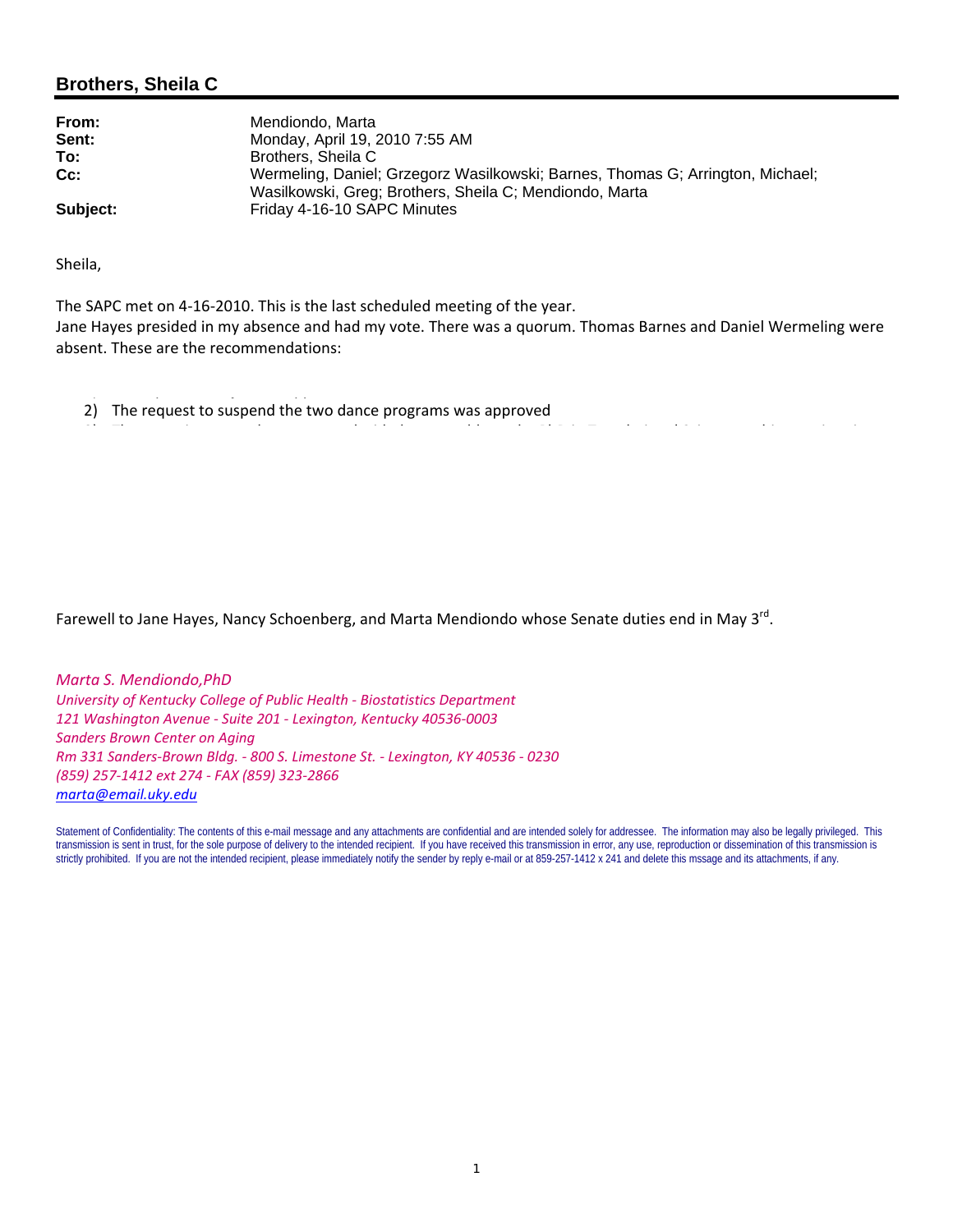# **SUSPENSION/DELETION OF A PROGRAM**

1. General Information

| College:                            | Education                                                                                                   | Department:                                     | <b>Kinesiology and Health Promotion</b> |
|-------------------------------------|-------------------------------------------------------------------------------------------------------------|-------------------------------------------------|-----------------------------------------|
| <b>Major Name:</b>                  | Dance minor; Dance Teacher<br>Certification                                                                 | Degree Title: N/A                               |                                         |
| <b>Formal Option(s),</b><br>if any: | ∥ N/A                                                                                                       | Specialty Field w/in<br>Formal Options, if any: | $\mid N/A$                              |
| CIP Code:                           | N/A                                                                                                         | Today's Date:                                   |                                         |
|                                     | Requested Effective Date: $\Box$ Semester following approval. $\Box$ OR $\Box$ Specific Date <sup>1</sup> : |                                                 |                                         |
| Contact Person in the Dept:         | Dr. Melody Noland                                                                                           | Phone:                                          | Email:<br>melody.noland@uky.edu         |

2. Suspension/Deletion Information

| Nature of action:<br>$\bowtie$ Suspension                                                                                                                        | Deletion |                                                                                                                                                                                                                                                                                      |  |  |  |  |
|------------------------------------------------------------------------------------------------------------------------------------------------------------------|----------|--------------------------------------------------------------------------------------------------------------------------------------------------------------------------------------------------------------------------------------------------------------------------------------|--|--|--|--|
| Rationale for suspension/deletion:<br>Low enrollment for both minor and Dance Teacher certification; requires too<br>many resources for a low enrollment program |          |                                                                                                                                                                                                                                                                                      |  |  |  |  |
| What provisions are being made for students already in the program?                                                                                              |          | We have sent an email and letter to each<br>student in the dance minor and dance<br>certification programs asking them to come<br>in for advising. Their curriculum plans have<br>been reviewed by our advisor to be sure<br>that they will be able to complete their<br>coursework. |  |  |  |  |
| Will another degree program replace the one suspended/deleted?<br>no                                                                                             |          |                                                                                                                                                                                                                                                                                      |  |  |  |  |
| Will courses connected with the program be dropped?<br>*If Yes, forms for dropping a course(s) must be attached.                                                 |          | Yes*<br>No.                                                                                                                                                                                                                                                                          |  |  |  |  |

<sup>&</sup>lt;sup>1</sup> Suspensions/deletions are made effective for the semester following approval. No suspension/deletion will be made effective unless all approvals, up through and including Board of Trustees approval, are received.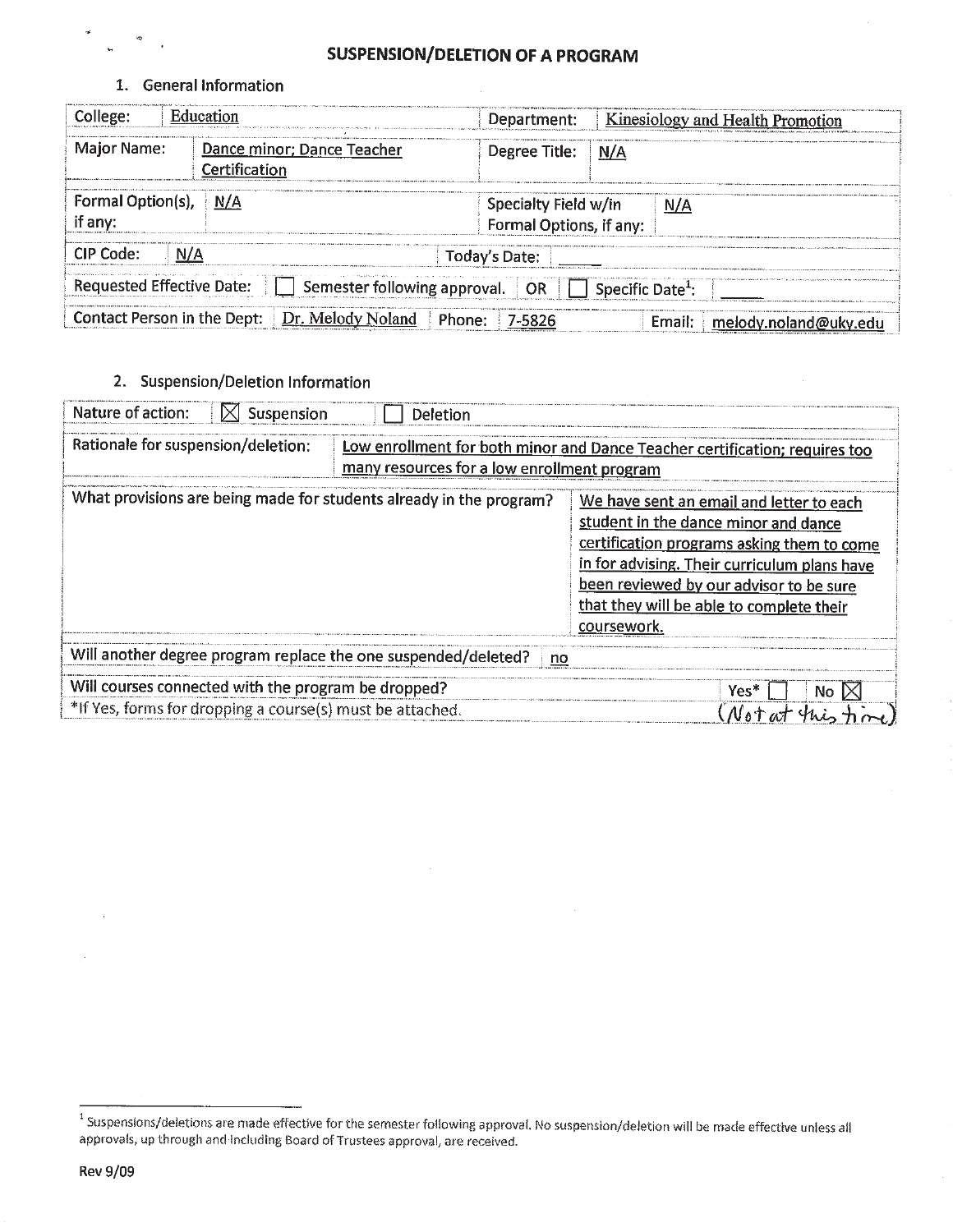**SUSPENSION/DELETION OF A PROGRAM** 

**Signature Routing Log** 

#### **General Information:**

Proposal Name: Suspension of Dance Minor and Dance Certification

**Proposal Contact Person Name:** Dr. Melody Noland Phone: 7-5826

Email: melody.noland@uky.edu

ò.

**INSTRUCTIONS:** 

Identify the groups or individuals reviewing the proposal; note the date of approval; offer a contact person for each entry; and obtain signature of person authorized to report approval.

# **Internal College Approvals and Course Cross-listing Approvals:**

| <b>Reviewing Group</b> | <b>Date Approved</b> | <b>Contact Person (name/phone/email)</b>              | <b>Signature</b> |
|------------------------|----------------------|-------------------------------------------------------|------------------|
| <b>KHP</b> Faculty     | 8/27/09              | Dr. Melody Noland / 7-5826 /<br>melody.noland@uky.edu |                  |
| ourses & Curricula     |                      | I ieH.reesealut                                       |                  |
| Education              |                      | roxita.sandidua                                       |                  |
|                        |                      |                                                       |                  |
|                        |                      |                                                       |                  |

### **External-to-College Approvals:**

| Council                             | <b>Date Approved</b> | <b>Signature</b>                                                                                                                   | <b>Approval of</b><br>Revision <sup>2</sup> |
|-------------------------------------|----------------------|------------------------------------------------------------------------------------------------------------------------------------|---------------------------------------------|
| Undergraduate Council               |                      | $3/2/2010$ Sharon Gill $\frac{\text{Optical}_\text{non-Sharob}(\text{a.g.})}{\text{Beta}(1)}$<br>Date: 2010.03.04.13:57:47 -05'00' |                                             |
| Graduate Council                    |                      |                                                                                                                                    |                                             |
| <b>Health Care Colleges Council</b> |                      |                                                                                                                                    |                                             |
| Senate Council Approval             |                      | <b>University Senate Approval</b>                                                                                                  |                                             |

#### Comments:

<sup>&</sup>lt;sup>2</sup> Councils use this space to indicate approval of revisions made subsequent to that council's approval, if deemed necessary by the revising council.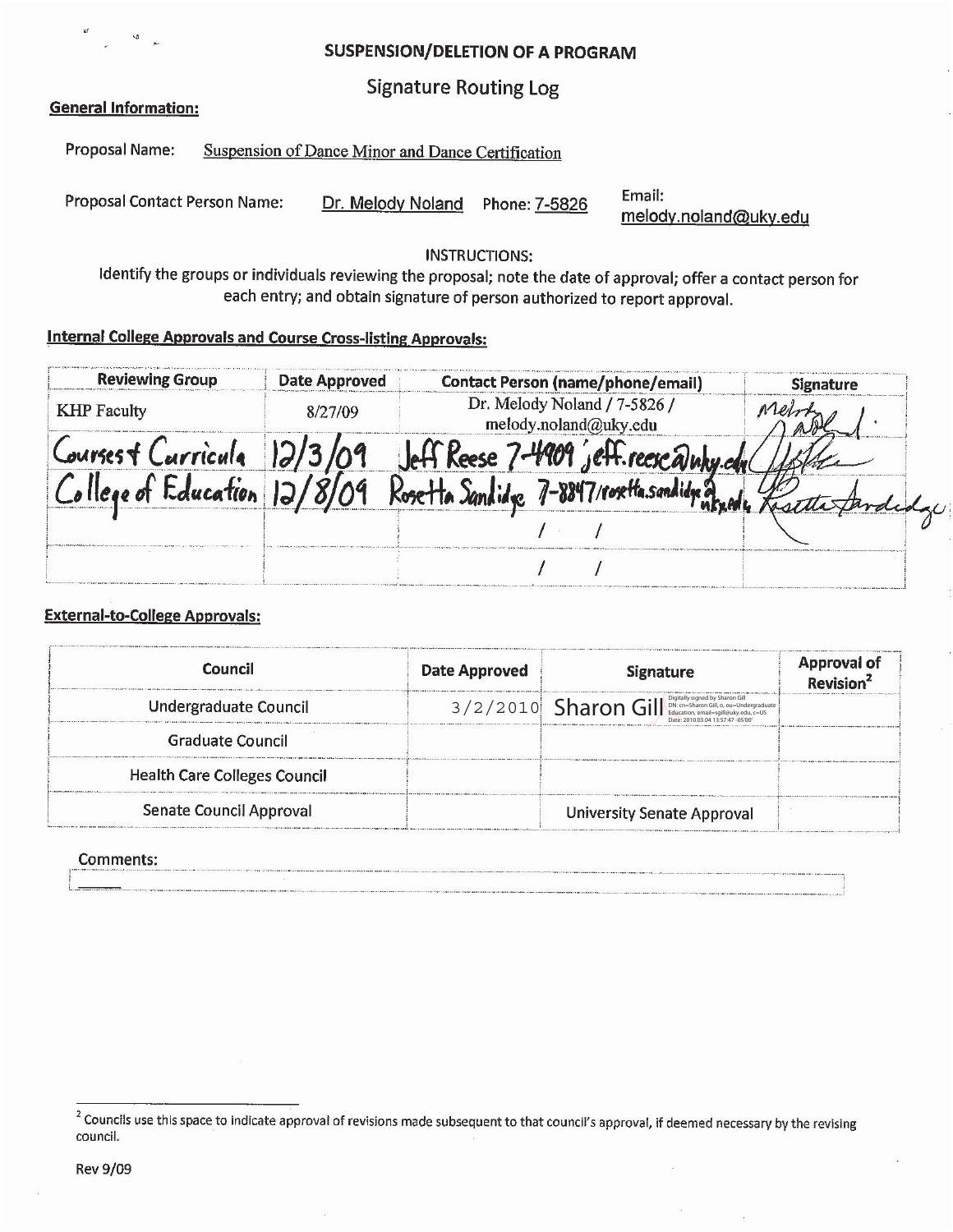## Rationale for Suspension of the Dance Minor and Dance Certification program in the Department of Kinesiology and Health Promotion 11/17/09

The faculty of the Department of Kinesiology and Health Promotion voted unanimously to suspend the dance minor and teacher education dance certification programs for the following reasons:

- $\bullet$ **These programs have very low enrollment.** The dance minor currently has 11 students. The dance certification program currently has 3 students. The dance certification program has been in existence for 6 years and has graduated a *total* of seven students over 6 years.
- Many resources are required to operate the program. In order to offer the  $\bullet$ number of classes required to operate the minor and the dance certification program, we are offering approximately 7-9 dance classes per semester. We are staffing this totally with part-time instructors at this point.
- $\bullet$ To work toward goals in the KHP Strategic Plan, the resources required to staff these programs would be better utilized in other areas of our department. When Dr. Beal, our dance educator retired, we examined the dance minor and dance certification programs and determined that the faculty line devoted to dance could better serve the department in other areas. We received permission from the Provost to convert this line to health promotion. Hiring a health promotion faculty member will allow us to better support our health promotion and exercise science curriculum. We have a very large undergraduate program (>400 students), all whom take health courses. We are in need of faculty to teach in the health promotion area. Also, our department strategic plan includes the goal of increasing the number of grants submitted and awarded to faculty in KHP. The health promotion position will allow us to work toward that goal.
- The job market for dance minors and dance certification students is very *limited*. Teachers who have the dance certification are not in demand in public schools, except for in performing arts schools which are very few in number in Kentucky.
- We will still offer some dance classes to ensure our physical education teacher  $\bullet$ education students have skills in teaching dance. Some of this content will be embedded in other courses and one dance education class for teachers will be taught. We will still offer some service courses in dance to the general university population, but we certainly will not have to teach the 22-24 hours of dance coursework for the dance minor number or the dance certification program.

## Plan to Finish Students Currently in the Dance Minor and Dance Certification **Programs**

- We have obtained a list of students enrolled in both these programs and sent them a letter and email to notify them of our plans to suspend these programs.
- Students were directed to meet with our departmental advisor to plan their remaining dance curriculum and to inform them of when the dance classes will be